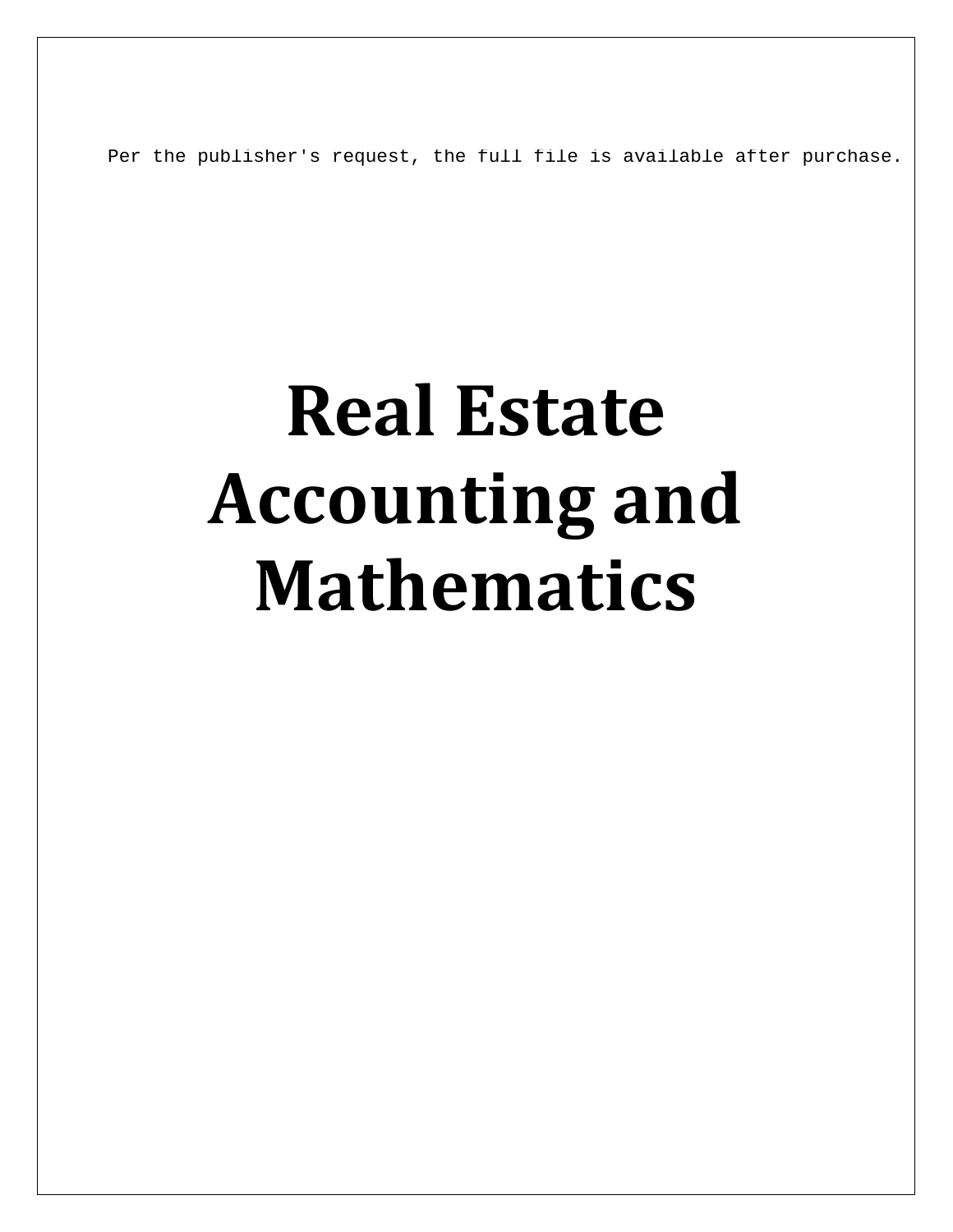## **Real Estate Accounting and Mathematics**

Copyright 2014 *by*

DELTACPE LLC

All rights reserved. No part of this course may be reproduced in any form or by any means, without permission in writing from the publisher.

The author is not engaged by this text or any accompanying lecture or electronic media in the rendering of legal, tax, accounting, or similar professional services. While the legal, tax, and accounting issues discussed in this material have been reviewed with sources believed to be reliable, concepts discussed can be affected by changes in the law or in the interpretation of such laws since this text was printed. For that reason, the accuracy and completeness of this information and the author's opinions based thereon cannot be guaranteed. In addition, state or local tax laws and procedural rules may have a material impact on the general discussion. As a result, the strategies suggested may not be suitable for every individual. Before taking any action, all references and citations should be checked and updated accordingly.

*This publication is designed to provide accurate and authoritative information in regard to the subject matter covered. It is sold with the understanding that the publisher is not engaged in rendering legal, accounting, or other professional service. If legal advice or other expert advice is required, the services of a competent professional person should be sought.*

—-From a Declaration of Principles jointly adopted by a committee of the American Bar Association and a Committee of Publishers and Associations.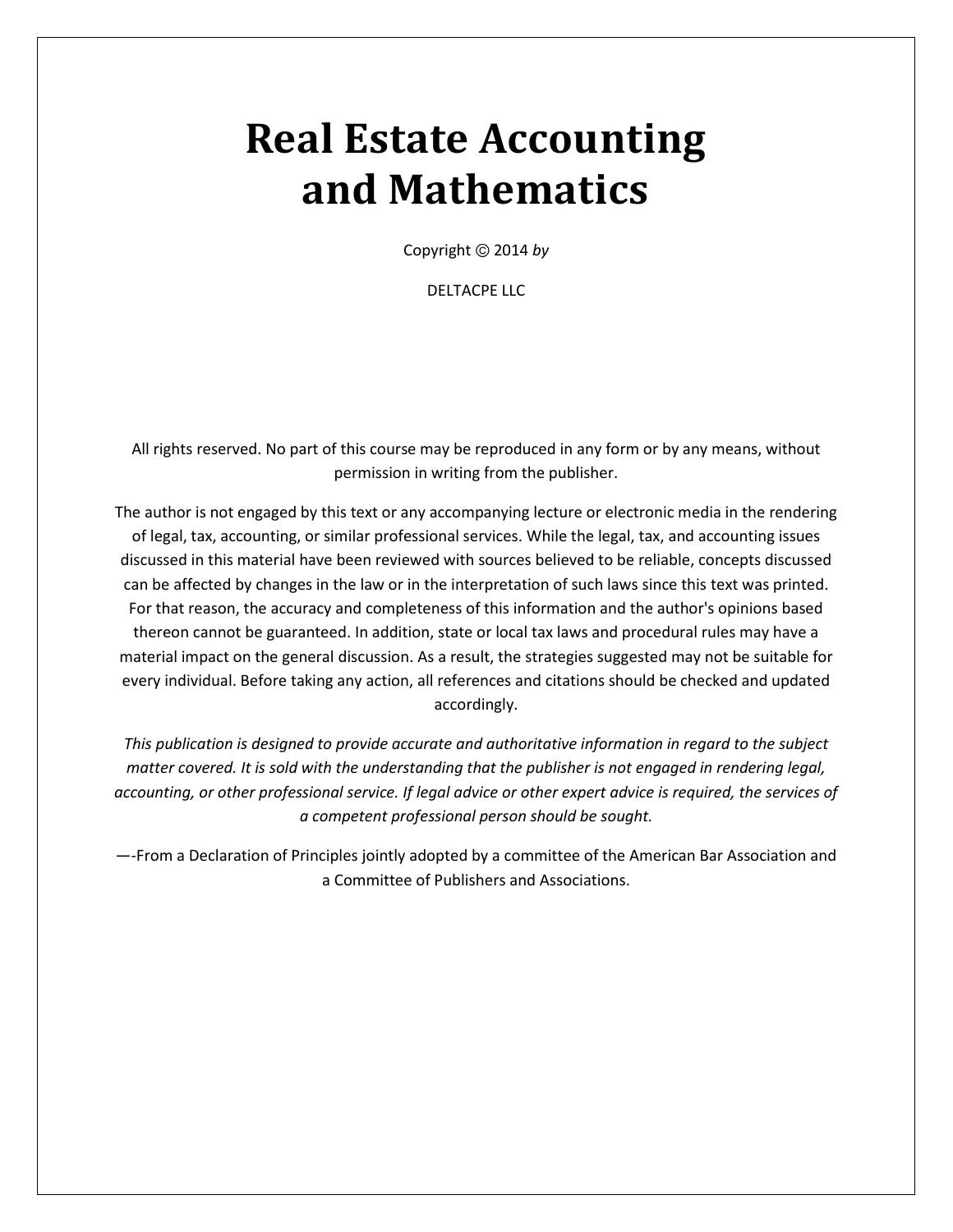## **Course Description**

Real Estate Accounting and Mathematics is a refresher course covering the basic concepts and tools of accounting, finance, and math necessary for all real estate professionals. It is also applicable to accountants and as well as real estate investors. Topics covered are balance sheet, income statement, basic accounting concepts, real estate algebra, finance math, and more.

**Prerequisite** Basic Accounting **Advanced Preparation** None

**Field of Study** Specialized Knowledge - Real Estate **Level of Knowledge** Basic to Intermediate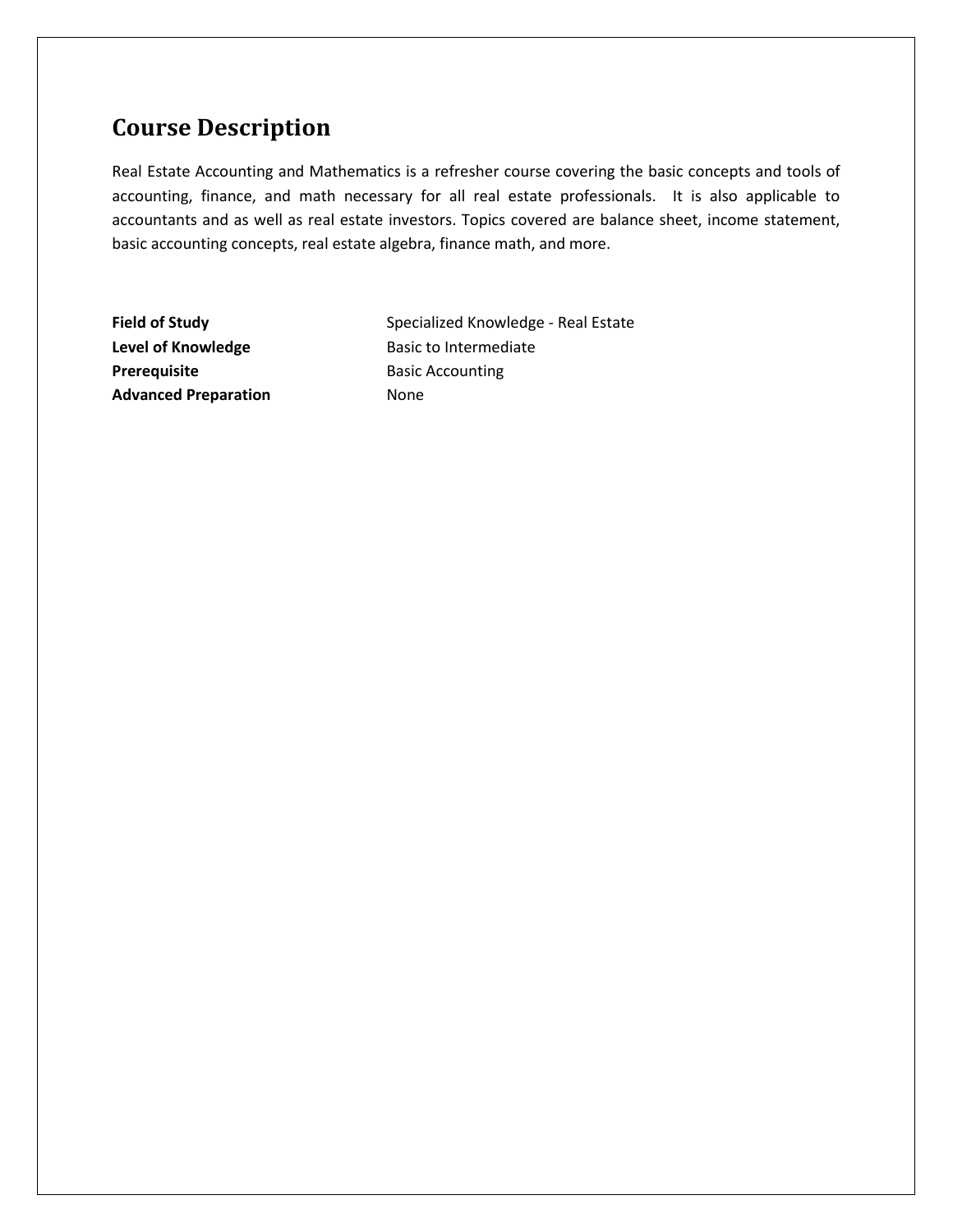## **Table of Contents**

| Interest30 |
|------------|
|            |
|            |
|            |
|            |